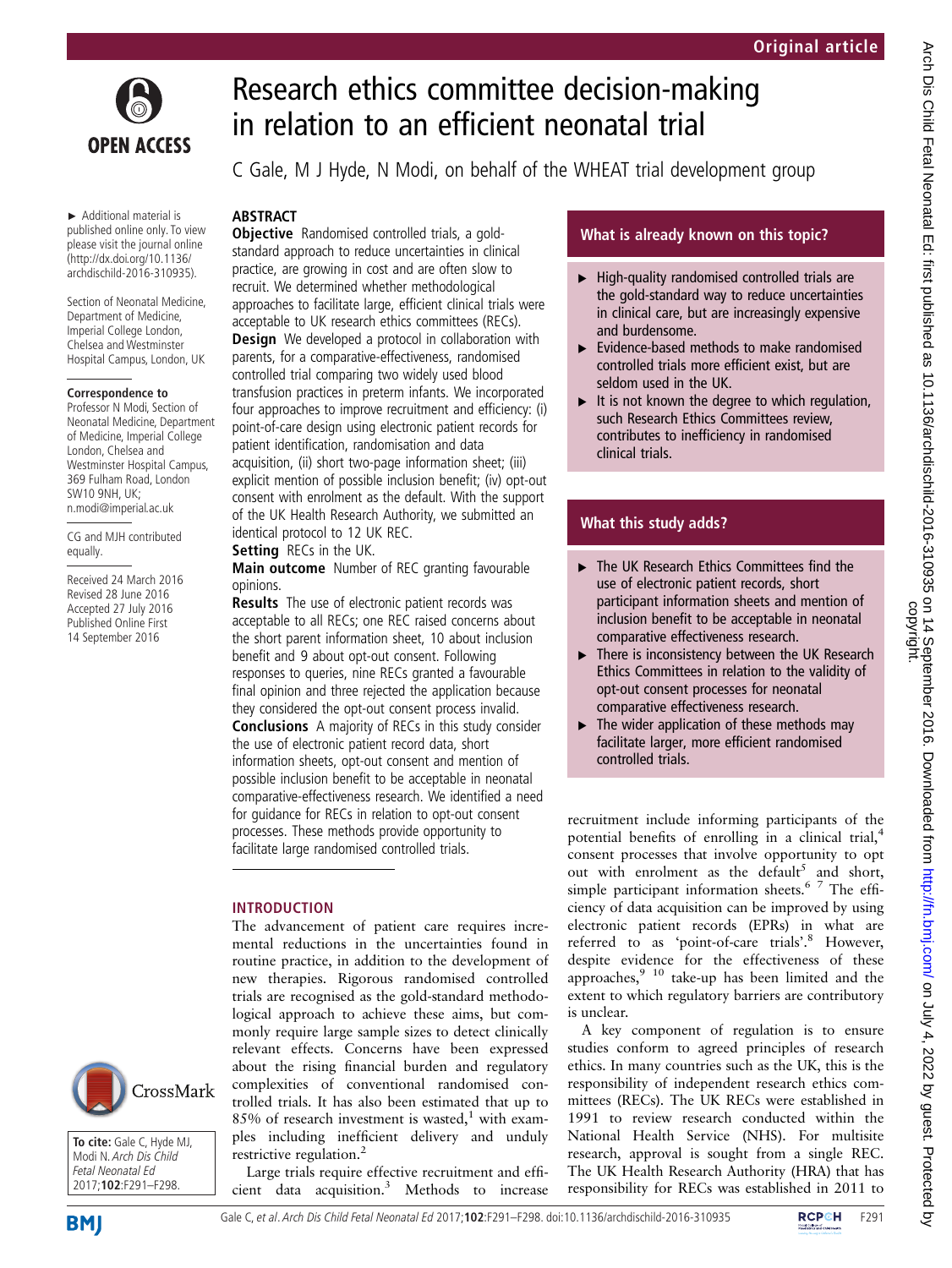promote and protect the interests of patients in health research and streamline regulation.

We aimed to determine the acceptability to the UK RECs of methods to facilitate efficient, large, simple clinical trials. We tested the hypotheses that methods would be acceptable and decision-making consistent.

#### **METHODS**

The WithHolding Enteral feeds Around packed red cell Transfusion (WHEAT) trial is a multicentre, comparative effectiveness, point-of-care trial. We designed the WHEAT trial to address a clinical uncertainty identified as important by service users and clinicians in the field of preterm birth.<sup>11</sup> The aim of the WHEAT trial is to compare two practices that are both in wide current clinical use (withholding enteral feeding or continuing normal feeding) during blood transfusion in preterm babies with the hope of reducing the incidence of necrotising enterocolitis (see box 1). WHEAT is a real trial being developed by an investigator group with the support of the UK neonatal clinical care community, has incorporated parent involvement

Box 1 Summary of study submitted to Research Ethics Committees for the WithHolding Enteral feeds Around packed red cell Transfusion (WHEAT) study

- ▶ The purpose of WHEAT is to compare two practices that are widely used in neonatal units across the UK and around the world to see if one reduces the risk of necrotising enterocolitis (NEC) in babies born early (premature).
- $\triangleright$  NEC is a serious gut disease that affects about 1 in 20 very premature babies (approximately 500 each year); about 1 in 3 of these babies will die of NEC and survivors often have long-term health and developmental problems. In 2014, prevention of NEC was ranked the third most important research priority by parents and perinatal health professionals.
- ▸ Premature babies receive frequent milk feeds (every 1 to 4 hours) and they often need blood transfusions because they become anaemic (they do not have enough red blood cells). Some doctors worry that feeding babies during a blood transfusion may increase the risk of NEC. Others, however, think that it is more dangerous to stop feeds. Because of this, the way babies are cared for during blood transfusions varies across the country; some babies have milk feeds stopped before, during and after a transfusion (around 12 hours in total), while others have feeds continued.
- $\blacktriangleright$  The purpose of WHEAT is to determine which approach is best. We will do this by comparing babies who have feeds stopped with those who have feeds continued during blood transfusions. Whether feeds will be stopped or continued will be decided by randomisation. Randomisation is done by computer and ensures that each baby has an equal chance of receiving either approach. WHEAT will compare standard UK practices and involves nothing new. WHEAT will take place in neonatal units all over the UK and will involve about 4500 babies.
- ▸ Professional opinion (National Health Service Blood and Transplant, National Institute of Health Research Children's Clinical Research Network and most UK neonatal units) supports the need for a trial like WHEAT.

from inception and is supported by a National Institute of Health Research Enabling Involvement grant.<sup>12</sup>

The WHEAT trial includes the following approaches to facilitate efficient data collection and recruitment:

- 1. A point-of-care trial design where all trial data are extracted from an existing national neonatal EPR via the National Neonatal Research Database (NNRD). In the UK, 430 clearly defined data items (the Neonatal Data Set—[http://](http://dx.doi.org/10.1136/archdischild-2016-310935) [www.datadictionary.nhs.uk/data\\_dictionary/messages/clinical\\_](http://dx.doi.org/10.1136/archdischild-2016-310935) data\_sets/data\_sets/national\_neonatal\_data\_set/national neonatal data set - episodic and daily care fr.asp?shownav= [0\)](http://dx.doi.org/10.1136/archdischild-2016-310935) are extracted from a national summary EPR system to form the NNRD. Data protection complies with national standards, appropriate regulatory approvals are held and all parents are offered the opportunity to opt out of inclusion of their baby's data in the NNRD.
- 2. A short (2-page, 1000-word) parent information sheet (see online supplementary data 1).
- 3. Explicit mention in the patient information sheet of the possibility of inclusion benefit through participation: "Each of the two options in the WHEAT study is currently used by doctors in the UK because we do not know which one is better. For babies not taking part in the WHEAT study, the choice of whether or not to stop feeds is made according to the preference of the local medical team. This non-evidence based approach to neonatal care may involve more risk than being in a study like WHEAT which involves a carefully designed protocol and consistent monitoring".
- 4. A consent process involving enrolment as the default unless a parent opts out. This was described as follows: "Parents of babies that meet the inclusion criteria will be approached by members of the local clinical team after their baby is admitted to the neonatal unit, usually in the first 24 hours. Parents will be provided with the parent information sheet that explains the WHEAT trial and makes it clear that both arms (withholding feeds and continuing feeds) represent current clinical practice. The parent information sheet will make it clear that opt-out consent is being requested. This means that if they do not want their baby to take part in the WHEAT trial, they can inform the local clinical team at any point. If they do not do 'opt out' in this way then their baby will be enrolled into WHEAT trial and will be randomised to one of the two study arms. The local team will record in the electronic health record that they have explained the WHEAT trial and the 'opt-out' consent process to parents."

The lay 'Summary of the study' and the 'Summary of the main [ethical] issues' from the NHS REC form are shown in boxes 1 and 2, respectively. The full Integrated Research Application System (IRAS) form is provided in online [supplementary appendix](http://dx.doi.org/10.1136/archdischild-2016-310935) 2.

#### Role of the HRA

We approached the HRA who agreed to assist with this study. All REC chairs in England were contacted by the HRA and invited to take part in a process that would involve an identical study submitted to multiple RECs for the purpose of comparing consistency, using the standard online submission process and without identifying that the application was part of a multiple submission.

Of the RECs that agreed to participate, the HRA identified those that did not share a common administrative coordinator, in order to reduce the likelihood of the study being identified as part of a multiple submission. From these, we selected all RECs for which it would be possible to attend meetings.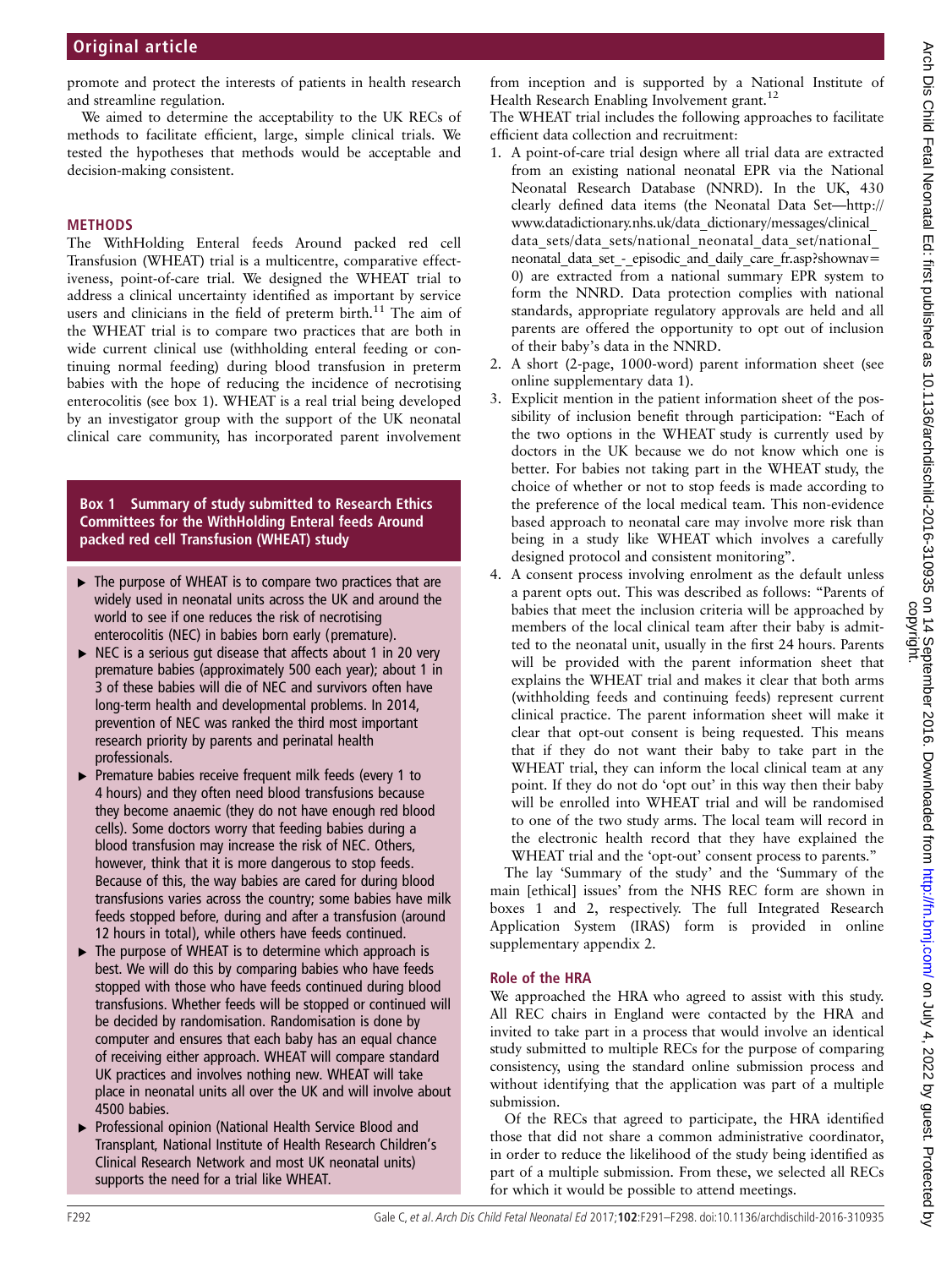## Box 2 Summary of main (ethical) issues submitted to Research Ethics Committees for the WithHolding Enteral feeds Around packed red cell Transfusion (WHEAT) study

#### Opt-out consent

- ▸ In present day practice, consent to either continue or withhold feeds is not sought from parents. In WHEAT, parents will be offered opportunity to opt-out of randomisation at any time and without having to give a reason. This reduces the risk of 'injurious misconception' where parents reject trial participation because of the burden of decision-making and an exaggerated perception of risk (Snowdon et  $a^{13}$ ). Full informed opt-out consent in the WHEAT trial will be a continuing process in which parents will be able to review their decision over the course of their relationship with neonatal unit staff. Parent opt-out will be recorded in the baby's electronic health record.
- ▶ The opt-out approach is preferable because an opt-in approach is associated with a selection bias towards a healthier sample ( Junghans et  $a^{14}$ ) thus reducing the generalisability of study outcomes.
- ▸ The opt-out approach has been used previously in neonatal research, particularly in comparative effectiveness research such as WHEAT where there is no research-related risk (as opposed to normal care-related risk).

Extracting trial data from routinely recorded clinical information

- ► The large sample size required to detect a clinically relevant effect on NEC would be expensive and challenging for standard trial methodology. WHEAT is a registry trial, this means that all trial data will be obtained from a database that holds routinely recorded clinical information, the National Neonatal Research Database (NNRD).
- ▶ All neonatal units in England and Wales contribute data to the NNRD, NNRD data are a National Health Service Information Standard (ISB1595) and are extracted quarterly from real-time neonatal electronic health records. The NNRD is approved by the Caldicott Guardians and Lead Clinicians of all contributing neonatal units, the National Research Ethics Service (10/H0803/151) and the Confidentiality Advisory Group of the Health Research Authority (805(f)/2010). The quality and completeness of data that will be used in WHEAT have been validated against clinical paper notes and clinical trial Case Report Forms and high levels of agreement have been shown. All parents of babies admitted to neonatal units are given an information sheet that explains the NNRD and its uses (service evaluations, audit and approved research) and that if they wish they may choose to opt out of clinical data entered into the electronic health records being held in the NNRD.
- ► Extracting trial data in this way will be more efficient than conventional, duplicative, data collection and will increase value and reduce waste in research (Chalmers I et  $aI^{15}$ ).
- ▶ Use of the NNRD to support the trial has an additional fail-safe benefit in that a baby's data cannot be used for WHEAT unless there is a positive entry in the baby's electronic health record that the parent information sheet has been given and discussed with the parents; this entry will be signed by the person registering this on the system.

Inclusion benefit

- We have stated that there may be a benefit of participating in clinical trials in the patient information sheet as follows: "Each of the two options in the WHEAT study is currently used by doctors in the UK because we do not know which one is better. For babies not taking part in the WHEAT study, the choice of whether or not to stop feeds is made according to the preference of the local medical team. This non-evidence based approach to neonatal care may involve more risk than being in a study like WHEAT which involves a carefully designed protocol and consistent monitoring". Patients enrolled in randomised controlled trials, including those allocated to the control arm, have better outcomes than comparable non-participants.
- This has been most recently demonstrated in a large neonatal trial (Carlo et  $a^{16}$ ), but the same benefit has been detected in previous neonatal (Schmidt et  $a^{17}$ ) and adult randomised trials (reviewed in Braunholtz et  $a^{18}$ ). We believe we have a duty to provide parents with clear information about both the benefits and the risks of research participation.

#### REC application

We prepared a REC IRAS application (see online supplementary data 1), participant information sheet (see online supplementary data 2), study protocol, researcher CV, valid sponsor letter and insurance certificate (both from Imperial College London). The application was booked centrally by the HRA to the selected RECs; application documents were uploaded individually to each REC by the researchers. REC coordinators who recognised that an identical application had been submitted to multiple committees were contacted by the HRA and taken into confidence so that REC members remained unaware of the identity of the study.

Written responses to the RECs were standardised to ensure all committees received the same information upon which to base their opinion. Comments from individual REC and responses from the researchers are provided in online supplementary appendix 3. When challenged in relation to the four methodological approaches outlined above, the researchers responded by defending the ethical validity of the proposed approach and did not agree to its removal from the application. Where committees proposed other changes to the application, for example, requiring the information" sheet to include details of local Patient Advisory and Liaison Services, the researchers acceded to the REC suggestions (described in more detail in online supplementary data 3–14).

It was decided in advance that the REC decisions arising from this study would not be used as formal REC approval for the WHEAT trial. REC approval following a future application, to a single REC, would be required before starting the WHEAT trial.

#### Study outcomes

The primary outcome was the number of RECs granting a final favourable opinion.

Secondary outcomes were:

- ▸ the number of RECs that raised queries regarding each of the four approaches proposed to increase trial efficiency;
- ▸ process metrics: time to decision from submission of the application, measured using the HRA methodology (in which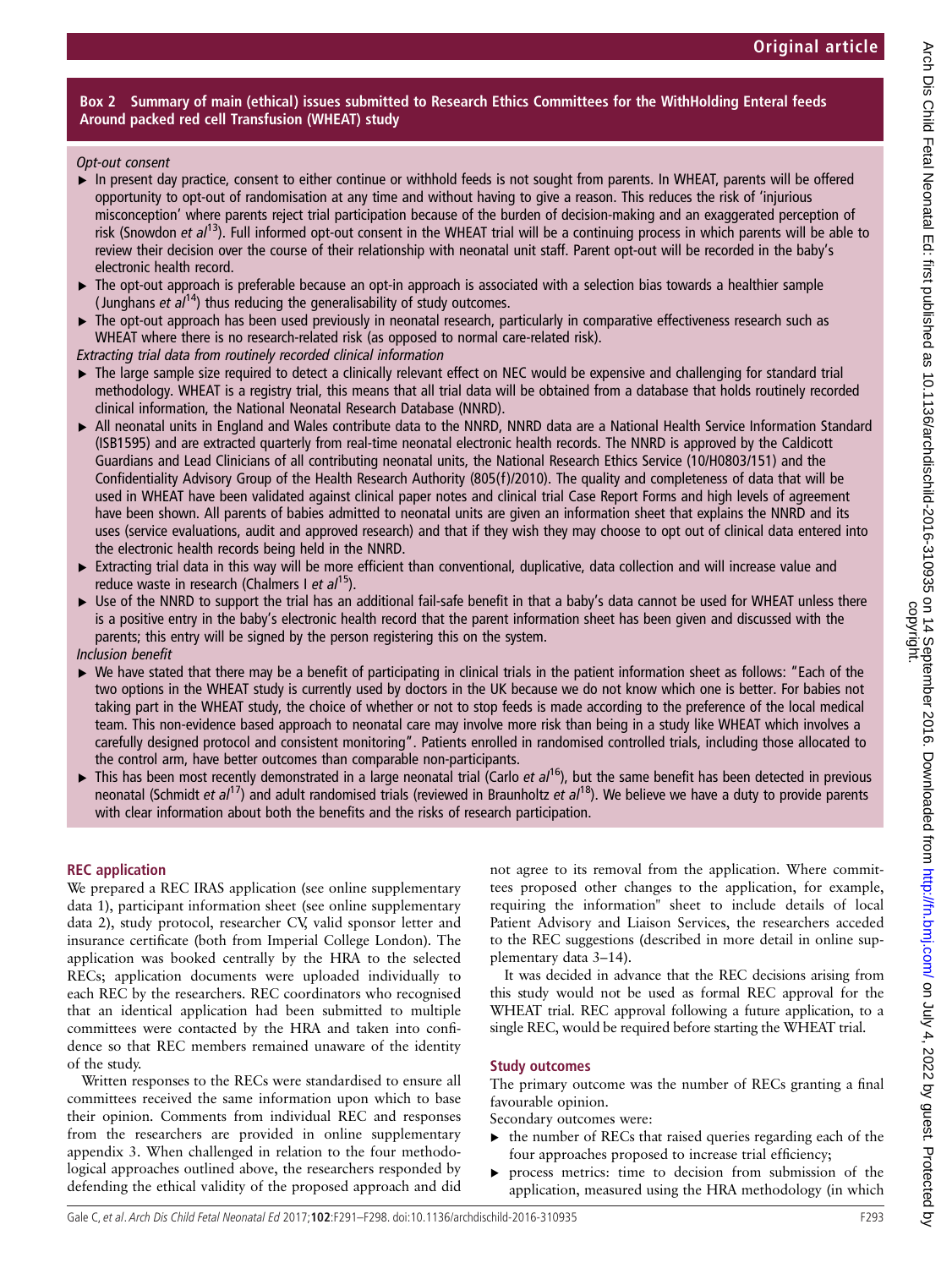the 'clock' stops while response is being prepared by the researchers);

amount of correspondence required to reach a final REC decision.

#### RESULTS

Eighty-eight UK RECs were asked by the HRA to take part in a blinded, multiple submission exercise, in advance of the study. Twenty-seven of 88 agreed to participate, no reasons were given by the 61 RECs that chose not to participate. Six of the 27 RECs that agreed to participate were flagged to receive paediatric studies. Flagged RECs have specific expertise in reviewing a particular type of study, in this case research involving children. Six RECs meetings were attended by either MJH or CG in person and they were available by telephone for the other six. Four RECs telephoned MJH during their meeting.

MJH attended two meetings and both MJH and CG attended four meetings. One REC asked the researchers to attend on two occasions, with the second meeting in order to discuss applicant responses to the decision letter issued by the RECs after the first meeting. The first of these was attended by MJH and the follow-up meeting was attended by both MJH and CG.

Four RECs coordinators recognised that an identical application had been submitted to multiple committees and were informed in confidence of the study by the HRA.

One REC rejected the application outright without correspondence with the researchers. Eleven RECs required written responses from the researchers, of these nine provided a final favourable opinion and two rejected the application.

Eleven RECs asked for study documents to be amended (median 2 documents; range 1–7). We provided written responses comprising a median of 3 (range 1–13) pages and 941 words (range 164–5227). The median time from REC meeting to final decision was 14 working days (range 4–33).

#### REC comments on the four methodological aspects under study

Details of the responses received relating to the proposed methodological approaches are listed in table 1. No REC raised concerns about the proposed point-of-care design using the EPR data. One REC raised concerns about the short parent information sheet. The committee initially requested "The participant information sheet be re-written/re-formatted in line with [HRA] guidance [for Clinical Trials of Investigational Medical Products]". In correspondence, we explained that HRA guidance is not mandatory, does not fit all research and that there is evidence of a negative correlation between increasing length of parent information sheet and participants' understanding of the research; we also demonstrated parent involvement in the design of the information sheet. The short parent information sheet was subsequently accepted by this REC.

All nine RECs that provided a favourable opinion raised concerns about the mention of inclusion benefit in the patient information sheet. Following correspondence, the following modified statement was considered acceptable and included in the patient information sheet approved by all RECs:

Each of the two options in the WHEAT study is currently used by doctors in the UK because we do not know which one is better. For babies not taking part in the WHEAT study, the choice of whether or not to stop feeds is made according to the preference of the local medical team. Taking part in a research study may confer non-specific benefits.

Three RECs provided an unfavourable opinion because they considered opt-out consent invalid. One committee accepted that while there were justifications for an opt-out approach these did not apply in relation to the WHEAT study (further explanation not provided). Two other RECs indicated they considered this approach to consent to be more universally invalid. One committee stated "as there is an opportunity to do so, [opt in] consent should be sought from parents", while another indicated that "the 'opt-out' consent is not a concept that the Committee recognises" deeming it to be 'recruitment without consent'. The remaining nine RECs provided a favourable opinion for the WHEAT trial incorporating opt-out consent.

At the end of the study, we produced a feedback document for RECs (see online supplementary data 15). This was delivered by the HRA to all the UK REC chairs and was accompanied by a response from the HRA (see online supplementary data 16).

### **DISCUSSION**

We show that using EPR data in neonatal trials, short participant information sheets, opt out consent and explicitly mentioning inclusion benefit are acceptable to a majority of the NHS RECs included in this study. We identify inconsistency between RECs in relation to whether 'opt-out' consent is ethically valid, with 3 of 12 RECs rejecting our application on these grounds. We also show that the time taken by the UK NHS RECs to reach a final opinion was considerably less than the 60-day target set by the HRA.

Strengths include blinding of RECs to the comparative nature of the study, a priori defined outcomes and the use of a genuine clinical trial developed with extensive parent and multidisciplinary input. To our knowledge, this is the first blinded attempt to examine the consistency of the UK REC decision-making since the introduction in 2004 of a single UK-wide ethics application process. Previously, the Research Ethics Service has used an internal exercise known as shared ethical debate to examine consistency. This approach is limited because the committee is aware that it is part of an exercise to check consistency (and not a 'real' application) and may therefore subject it to greater scrutiny than normal, or conversely conduct only cursory discussions and reach a decision without the same degree of scrutiny exercised for 'real' applications. To date, none of these internal exercises has been published in the peer-reviewed literature. Additionally, shared ethical debates do not involve discussion with researchers, an important consideration as many issues raised by applications are addressed in dialogue at committee meetings or in correspondence. The key limitations of our study are the uncertain generalisability of our findings to other patient groups and beyond comparative effectiveness trials of commonly used treatments.

Inconsistencies in REC decision-making are long-recognised. The HRA has proposed a number of initiatives to make decisions more consistent.<sup>19</sup> These include greater engagement with researchers and a formal mechanism for capturing and sharing past decisions in relation to specific principles. We urge the HRA to continue to monitor consistency, evaluate the effectiveness of these initiatives and create a searchable repository of decisions.

Stakeholders (including parents, parent representatives and health professionals) were involved throughout the development of WHEAT, and specifically considered opt-out consent to be valid and appropriate. This is in keeping with national<sup>20</sup> and international $2<sup>1</sup>$  guidance for comparative effectiveness research. Although most RECs considered and incorporated this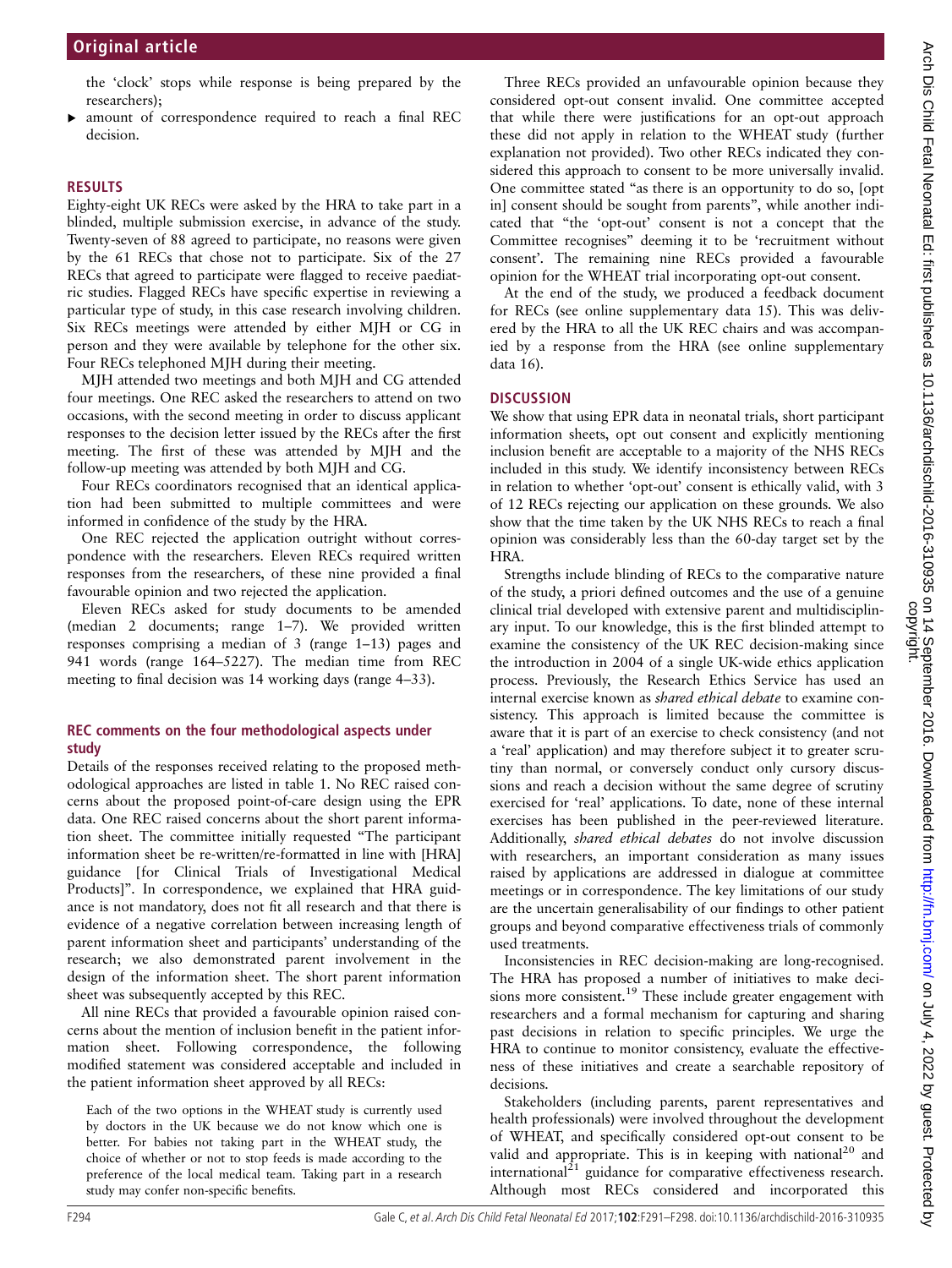#### Table 1 Summary of responses received from individual Research Ethics Committees

| <b>Research</b><br><b>Ethics</b><br><b>Committee</b> | <b>Paediatric</b><br>flagged | <b>Attended</b><br>in person | <b>Discussed</b><br>on phone | <b>Decision</b>                       | Opt-out consent                                                                                                                                                                                                                                                                                                                                                                                                                                                                                                                                                                                                                                                                                                                                                                                                                                                                                                                                                                                                                                                                                                | <b>Streamlined PIS</b>                                                                                                                                                                                                                                                                                                 | <b>Inclusion benefit</b>                                                                                                                                                                                                                                                                                                                                                                                                                                                                                                                                                                                                         | <b>Electronic</b><br>healthcare<br>data |
|------------------------------------------------------|------------------------------|------------------------------|------------------------------|---------------------------------------|----------------------------------------------------------------------------------------------------------------------------------------------------------------------------------------------------------------------------------------------------------------------------------------------------------------------------------------------------------------------------------------------------------------------------------------------------------------------------------------------------------------------------------------------------------------------------------------------------------------------------------------------------------------------------------------------------------------------------------------------------------------------------------------------------------------------------------------------------------------------------------------------------------------------------------------------------------------------------------------------------------------------------------------------------------------------------------------------------------------|------------------------------------------------------------------------------------------------------------------------------------------------------------------------------------------------------------------------------------------------------------------------------------------------------------------------|----------------------------------------------------------------------------------------------------------------------------------------------------------------------------------------------------------------------------------------------------------------------------------------------------------------------------------------------------------------------------------------------------------------------------------------------------------------------------------------------------------------------------------------------------------------------------------------------------------------------------------|-----------------------------------------|
|                                                      | Yes                          | <b>No</b>                    | <b>No</b>                    | Accept, with<br>modifications         | No concerns raised                                                                                                                                                                                                                                                                                                                                                                                                                                                                                                                                                                                                                                                                                                                                                                                                                                                                                                                                                                                                                                                                                             | No concerns raised                                                                                                                                                                                                                                                                                                     | Initial judgement:<br>"In the section 'Are there any benefits for my<br>baby' please delete the third sentence starting<br>'This non-evidence based approach '"<br>Subsequently accepted modified wording                                                                                                                                                                                                                                                                                                                                                                                                                        | No concerns<br>raised                   |
| $\overline{2}$                                       | Yes                          | Yes                          | <b>No</b>                    | Accept, with<br>modifications         | No concerns raised                                                                                                                                                                                                                                                                                                                                                                                                                                                                                                                                                                                                                                                                                                                                                                                                                                                                                                                                                                                                                                                                                             | No concerns raised                                                                                                                                                                                                                                                                                                     | Initial judgement:<br>"Please amend the sentence 'This non-evidence<br>based approach to neonatal care may involve<br>more risk than being in a study like WHEAT which<br>involves a carefully designed<br>protocol and consistent monitoring' under the<br>heading 'Are there any benefits for my baby?' as<br>it could be considered coercive".<br>Subsequently accepted modified wording                                                                                                                                                                                                                                      | No concerns<br>raised                   |
| 3                                                    | Yes                          | Yes                          | <b>No</b>                    | Accept, with<br>modifications         | Required the following to be added to the protocol No concerns raised<br>"The person conducting the consent discussion<br>should provide a clear, well written documentation<br>in patient paper notes to document the entire<br>consent process and clarifying the option taken<br>(opt in/ opt out) by the parents"                                                                                                                                                                                                                                                                                                                                                                                                                                                                                                                                                                                                                                                                                                                                                                                          |                                                                                                                                                                                                                                                                                                                        | No concerns raised                                                                                                                                                                                                                                                                                                                                                                                                                                                                                                                                                                                                               | No concerns<br>raised                   |
| $\overline{4}$                                       | <b>No</b>                    | Yes                          | <b>No</b>                    | Reject-after<br>further<br>discussion | Judgement:<br>"The REC remained unhappy with an opt-out<br>process. They discussed the possibility of providing<br>a consent form for parents to evidence they had<br>opted out, but on reflection agreed if this was<br>possible it should be possible to provide an opt-in<br>consent form and change the process accordingly.<br>The Committee agreed it was essential parents<br>were asked to sign an agreement (either opt-out<br>or opt-in) to ensure they personally understood<br>exactly what they were consenting their children<br>to.<br>The Committee felt the concept of an opt-out<br>study would indicate to parents there was no risk<br>involved in the study, which would influence their<br>decision to participate.  They acknowledged<br>there were justifications for opt-out studies, but<br>did not believe they applied in this case.<br>The REC require the consent process to be<br>changed to an 'opt in' system, and a consent form<br>provided for review. This should be provided to<br>parents alongside the information sheet, and the<br>protocol updated to reflect this" | Initial judgement:<br>"The participant information sheet<br>should be rewritten/reformatted in<br>line with NRES quidance, to ensure<br>all pertinent areas are covered".<br>Having demonstrated that there was<br>nothing absent in the PIS that was<br>suggested by NRES guidelines,<br>abbreviated PIS was accepted | Initial judgement:<br>"The sentence within the 'Are there any benefits<br>for my baby?' section stating 'This non evidence<br>based approach to neonatal care may involve<br>more risk than being in a study like WHEAT which<br>involves a carefully designed protocol and<br>consistent monitoring' must be removed. Note:<br>Giving this kind of information to potential<br>participants by inclusion in a general information<br>leaflet about research is considered to be<br>reasonable, though the particular wording should<br>be reviewed within the institution quidelines"<br>Subsequently accepted modified wording | No concerns<br>raised                   |
|                                                      |                              |                              |                              |                                       |                                                                                                                                                                                                                                                                                                                                                                                                                                                                                                                                                                                                                                                                                                                                                                                                                                                                                                                                                                                                                                                                                                                |                                                                                                                                                                                                                                                                                                                        |                                                                                                                                                                                                                                                                                                                                                                                                                                                                                                                                                                                                                                  | Continued                               |

Gale C, *et al. Arch Dis Child Fetal Neonatal Ed* 2017;**102**:F291–F298. doi:10.113**40/and/adio:0**016-310935 F295

Arch Dis Chile Hets by guest. De septed as 10.1136/arch Dis Child-September 2016. Downloaded from the Arch Dis Child Arche Protected by guest. Published as 10.13-archdischild-2016-3109 on 14 September 2018 on 14 September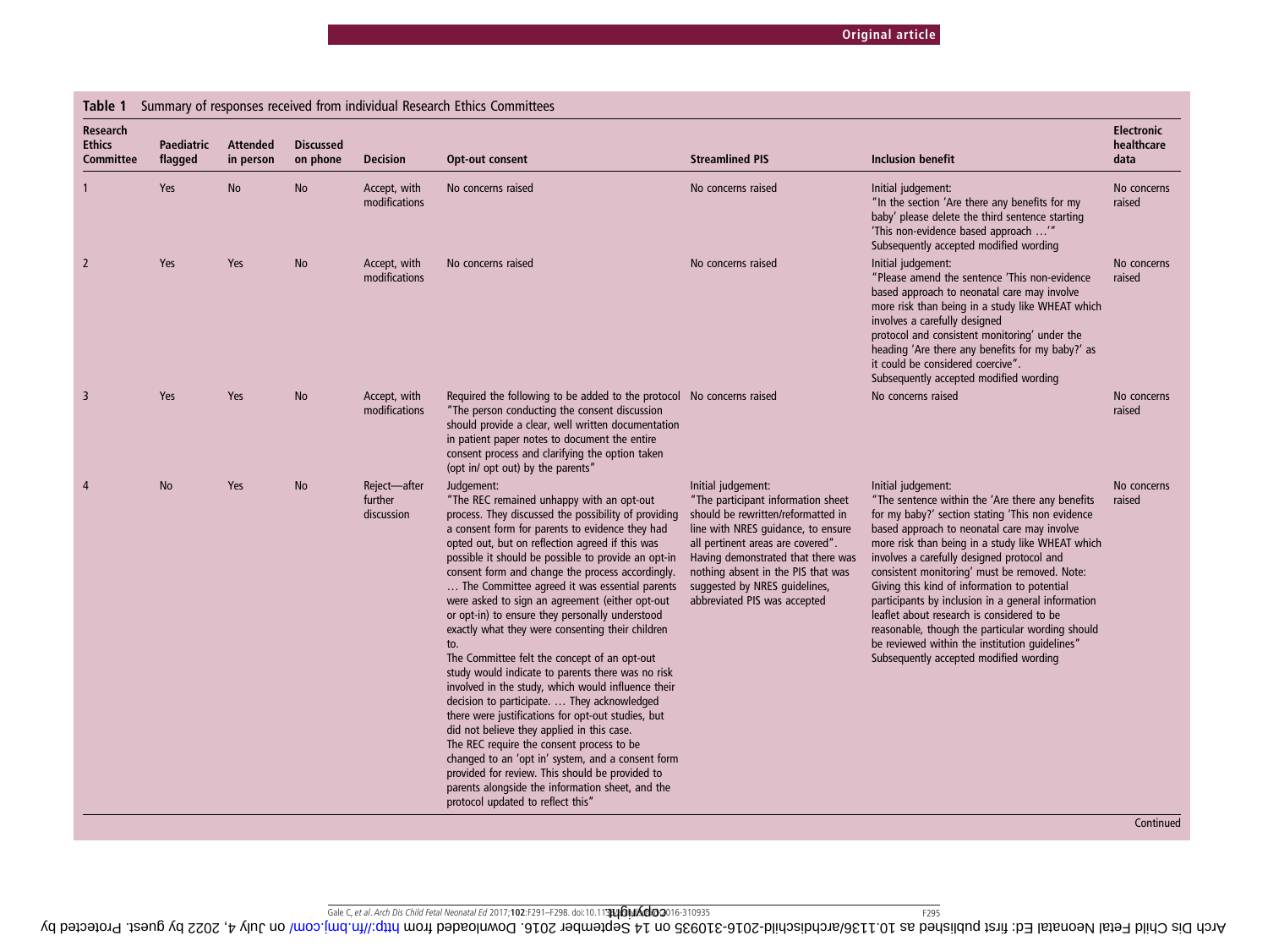**Original article**

| Table 1                                              | Continued             |                              |                              |                                       |                                                                                                                                                                                                                                                                                                                                                                                                                                                                                                                                                                                                                                           |                        |                                                                                                                                                                                                                                                                                                                                                                        |                                         |
|------------------------------------------------------|-----------------------|------------------------------|------------------------------|---------------------------------------|-------------------------------------------------------------------------------------------------------------------------------------------------------------------------------------------------------------------------------------------------------------------------------------------------------------------------------------------------------------------------------------------------------------------------------------------------------------------------------------------------------------------------------------------------------------------------------------------------------------------------------------------|------------------------|------------------------------------------------------------------------------------------------------------------------------------------------------------------------------------------------------------------------------------------------------------------------------------------------------------------------------------------------------------------------|-----------------------------------------|
| <b>Research</b><br><b>Ethics</b><br><b>Committee</b> | Paediatric<br>flagged | <b>Attended</b><br>in person | <b>Discussed</b><br>on phone | <b>Decision</b>                       | Opt-out consent                                                                                                                                                                                                                                                                                                                                                                                                                                                                                                                                                                                                                           | <b>Streamlined PIS</b> | <b>Inclusion benefit</b>                                                                                                                                                                                                                                                                                                                                               | <b>Electronic</b><br>healthcare<br>data |
| 5                                                    | No                    | <b>No</b>                    | Yes                          | Accept, with<br>modifications         | Initial judgement:<br>"The Committee requests further justification for<br>the proposed use of opt-out consent". AND "The<br>Committee requests clarification of the process<br>should a parent decide to opt out of the study,<br>and confirmation that no undue pressure or<br>influence would be placed on them, even if<br>unintentionally (for example, by asking them to<br>sign a form to opt out, when this is not required<br>at the time of initial consent)".<br>Subsequently accepted opt-out consent with<br>condition we provided parents with a card to<br>prove their participation and explaining the<br>opt-out process | No concerns raised     | Initial judgement:<br>"Please remove the final sentence of the section<br>'Are there any benefits for my baby?'. It is<br>disingenuous to include this statement about<br>"non-evidence based approach" in the PIS since<br>evidence based care simply means care that is<br>compatible with the current state of evidence".<br>Subsequently accepted modified wording | No concerns<br>raised                   |
| 6                                                    | Yes                   | <b>No</b>                    | <b>Yes</b>                   | Accept, with<br>modifications         | No concerns raised                                                                                                                                                                                                                                                                                                                                                                                                                                                                                                                                                                                                                        | No concerns raised     | Initial judgement:<br>"Removal of the following sentence in the<br>Participant Information Sheet: "This non-evidence<br>based approach to neonatal care may involve<br>more risk than being in a study like WHEAT which<br>involves a carefully designed protocol and<br>consistent monitoring".<br>Subsequently accepted modified wording                             | No concerns<br>raised                   |
| $\overline{7}$                                       | Yes                   | Yes                          | <b>No</b>                    | Reject-after<br>further<br>discussion | Initial judgement:<br>"The Committee decided that, as there is an<br>opportunity to do so, consent should be sought<br>from parents. The design should be changed from<br>opt out to opt in. Therefore, please submit a<br>consent form for completion by parents"                                                                                                                                                                                                                                                                                                                                                                        | No concerns raised     | Initial judgement:<br>"Please remove the last sentence from the section raised<br>headed Are there any benefits for my baby? In the<br>Participant Information Sheet".<br>Subsequently accepted modified wording                                                                                                                                                       | No concerns                             |
| 8                                                    | <b>No</b>             | <b>No</b>                    | Yes                          | Reject                                | "The Committee did not accept that it was<br>appropriate for patients to be entered into this<br>study without prior consent from parents. The<br>'opt-out' consent is not a concept that the<br>Committee recognises; it is recruitment without<br>consent. This raised many ethical issues which<br>have not been addressed. The Committee also<br>considered that written evidence of consent would<br>protect researchers from future action by parents<br>or authorities in the event of adverse outcomes,<br>which are not rare in this very vulnerable patient<br>population"                                                      | No concerns raised     | "The Committee thought the Parent Information<br>Sheet was coercive in places, stating it was better<br>to be in the study than not"                                                                                                                                                                                                                                   | No concerns<br>raised                   |
| 9                                                    | <b>No</b>             | Yes                          | <b>No</b>                    | Accept, with<br>modifications         | No concerns raised                                                                                                                                                                                                                                                                                                                                                                                                                                                                                                                                                                                                                        | No concerns raised     | Initial judgement:<br>"Are there any Benefits? Section—delete the<br>last sentence".<br>Subsequently accepted modified wording                                                                                                                                                                                                                                         | No concerns<br>raised                   |
|                                                      |                       |                              |                              |                                       |                                                                                                                                                                                                                                                                                                                                                                                                                                                                                                                                                                                                                                           |                        |                                                                                                                                                                                                                                                                                                                                                                        | Continued                               |

F296 **Gale C**, et al. **Arth Dislay Cond** Neonatal Ed 2017;**102**:F291–F298. doi:10.1136/archdischild-2016-310935

Arch Dis Chile Hets by guest. De septed as 10.1136/arch Dis Child-September 2016. Downloaded from the Arch Dis Child Arche Protected by guest. Published as 10.13-archdischild-2016-3109 on 14 September 2018 on 14 September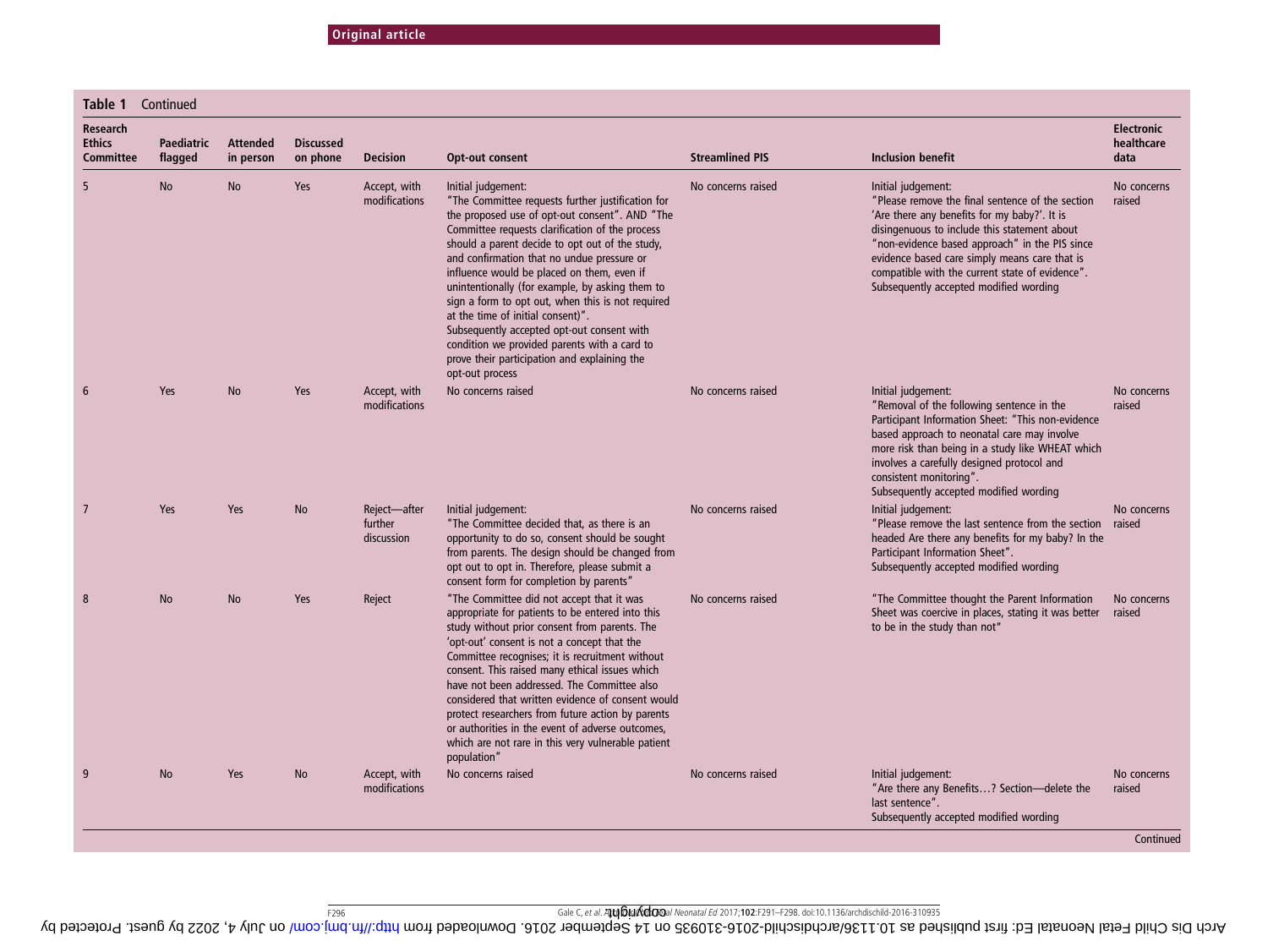|                   | healthcare<br>Electronic<br>data<br><b>Inclusion benefit</b> | No concerns<br>raised<br>No concerns raised                                                             | No concerns<br>raised<br>Please remove the last sentence of the 'Are there<br>research study may confer non-specific benefits'"<br>any benefits to my baby?' Section of the Patient<br>Information and replace with 'taking part in a<br>Accepted modified wording<br>Initial judgement: | No concerns<br>raised<br>to benefits of taking part should be removed from<br>parents for taking part in the study, any reference<br>"Since there are no real benefits for babies or<br>the PIS, as it could be undue persuasion".<br>Subsequently accepted modified wording<br>Initial judgement:                                                                                                     |
|-------------------|--------------------------------------------------------------|---------------------------------------------------------------------------------------------------------|------------------------------------------------------------------------------------------------------------------------------------------------------------------------------------------------------------------------------------------------------------------------------------------|--------------------------------------------------------------------------------------------------------------------------------------------------------------------------------------------------------------------------------------------------------------------------------------------------------------------------------------------------------------------------------------------------------|
|                   | Streamlined PIS                                              | No concerns raised                                                                                      | No concerns raised                                                                                                                                                                                                                                                                       | "PIS as presented is bit complex and<br>demonstrating parent involvement in<br>long, especially for parents in this<br>situation. PIS could be made brief<br>and be simplified with lay reader<br>Subsequently accepted after<br>friendly language".<br>drafting                                                                                                                                       |
|                   | Opt-out consent                                              | 'An opt out form should be included for parents<br>to keep for their own records"<br>Initial judgement: | "Please formally document the parents' decision<br>Subsequently accepted recording this in the<br>to not opt out of the study"<br>onic health record<br>Initial judgement:<br>electro                                                                                                    | in the study. This should be changed to 'opt in' as<br>presented with further data supporting the use of<br>there is always a subtle push towards taking part<br>'opt out' option is mentioned in the study<br>not seem to be ethical. With the 'opt out'<br>Subsequently accepted, after committee were<br>opt-out consent in this setting.<br>judgement:<br>Initial<br>$\mu$ lsual<br>does r<br>"The |
|                   | Decision                                                     | modifications<br>Accept, with                                                                           | modifications<br>Accept, with                                                                                                                                                                                                                                                            | modifications<br>Accept, with                                                                                                                                                                                                                                                                                                                                                                          |
|                   | on phone<br>Discussed                                        | å                                                                                                       | $\frac{1}{2}$                                                                                                                                                                                                                                                                            | έ                                                                                                                                                                                                                                                                                                                                                                                                      |
|                   | Attended<br>in person                                        | Yes                                                                                                     | Yes                                                                                                                                                                                                                                                                                      | $\frac{1}{2}$                                                                                                                                                                                                                                                                                                                                                                                          |
|                   | Paediatric<br>flagged                                        | $\frac{1}{2}$                                                                                           | Yes                                                                                                                                                                                                                                                                                      |                                                                                                                                                                                                                                                                                                                                                                                                        |
| Table 1 Continued | Committee<br>Research<br>Ethics                              | $\overline{0}$                                                                                          | $\ddot{}$                                                                                                                                                                                                                                                                                | 12                                                                                                                                                                                                                                                                                                                                                                                                     |

### **Original article**

stakeholder involvement when reaching their decision, it is concerning that three RECs appeared to give less weight to the views of stakeholders, rejecting our application on the ground of opt-out consent. While opt-out consent is unlikely to be appropriate for studies where there is risk from exposure to non-routine or novel experimental agents or practices, it may actually be preferable for comparative effectiveness research as it results in higher recruitment and a less biased sample.<sup>22</sup> In determining the ethically appropriate limits for opt-out consent, it is essential to involve patients, public and frontline health professionals, in addition to academics and ethicists. This may be better served through a case-by-case approach, rather than more rigid 'top-down ' guidance.

Inclusion bene fit is well described in the context of neonatal randomised controlled trials, $4^{23}$  most recently in the SUPPORT  $trial<sup>24</sup>$  where infants in both treatment groups had lower rates of death than similar infants not enrolled in the trial. The Declaration of Helsinki states that "each potential subject must be adequately informed of the … anticipated bene fits and potential risks of the study".<sup>25</sup> We hold that informing research participants of potential bene fits is as essential as discussing the risk of harm. We accept that the evidence for inclusion bene fit is controversial, in particular in relation to point-of-care comparative effectiveness trials that aim for high participation rates. We suggest that, where possible, clinical trials should endeavour to collect aggregate anonymised primary outcome data from comparable patient groups not enrolled in the trial to inform future discussion about the potential harms and bene fits of research participation.

Using routinely available EPR data in point-of-care trials or randomised registry trials has substantial potential to increase efficiency.<sup>26</sup> Such trials are ongoing in the UK [\(http://www.nets.](http://www.nets.nihr.ac.uk/projects/hta/1449127) [nihr.ac.uk/projects/hta/1449127\)](http://www.nets.nihr.ac.uk/projects/hta/1449127) and internationally.<sup>27</sup> It is reassuring that no REC raised concerns about this approach given the potential to reduce research waste across many medical disciplines.

In many countries, researchers are required to obtain independent ethics review at each participating site for a multicentre study. This adds considerable administrative burden and also increases the likelihood of inconsistency in research ethics review<sup>28-30</sup> that is largely hidden in the UK by the single approval system. Our study in conjunction with international evidence indicates that inconsistency in decision-making is commonplace across countries and healthcare systems; this serves neither patients nor researchers well and risks breakdowns in trust. This highlights the importance of sound policies to improve REC consistency.

Our study indicates that where an REC raises concerns that a researcher feels are unjusti fied, a clear written defence explaining the ethical basis, citing supporting precedent and demonstrating meaningful patient-public involvement is warranted. If this still results in an unfavourable opinion, we suggest resubmission to another REC including detailed justification of the approach adopted, in accordance with the HRA guidance.

Well-designed and appropriately powered clinical trials are essential to resolve uncertainty. Such trials require effective recruitment and data collection. It is reassuring that the majority of the UK RECs consider all four proposed approaches, namely point-of-care trial designs using the EPR data, short patient information sheets, recognition of the possibility of inclusion bene fit and opt-out consent for comparative effectiveness research to be valid. We suggest that these approaches should be applied more widely to facilitate large, simple trials, reduce research waste and speed reductions in uncertainties in care.